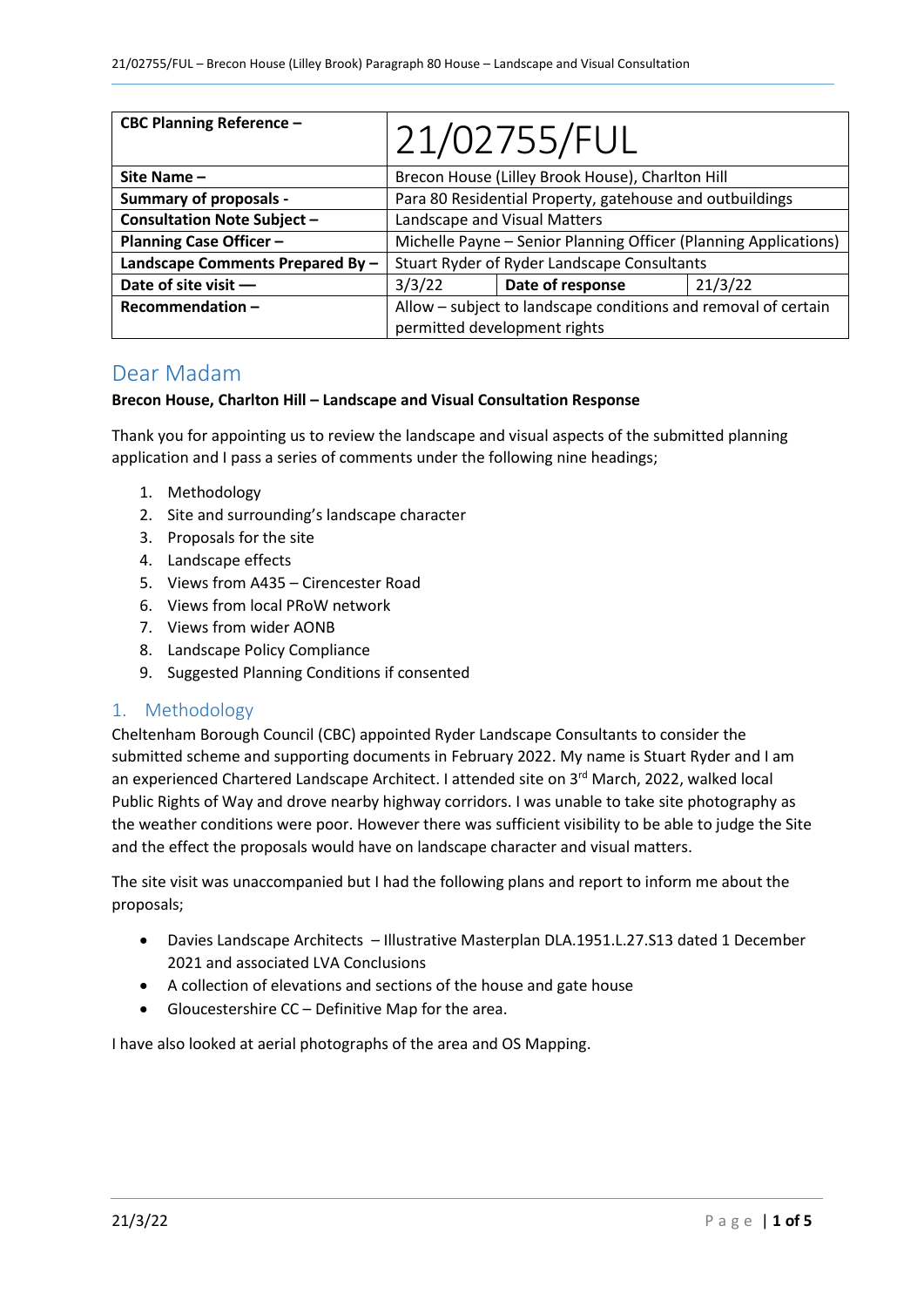### 2. Site and surrounding's landscape character

The site is set within a steep sided valley which is part of the Cotswolds National Landscape<sup>1</sup> Escarpment landscape. It is wooded in part but predominately put to what appears to be improved grazing pasture although no stock was visible at the time of the visit.

The Site is accessed off the A435 Cirencester Road which reduces the sense of tranquillity in the immediate area but also provides the main potential public vantage point back to the proposed Site.

The Lilley Brook Golf Course is set to the west of the proposals on the opposite side of the A435 with the club house further north, down the hill. There is a large block of mature woodland immediately to the east of the Site that is called 'The Dingle' on some-OS Maps.

The Site is made up of a single elongated field parcel aligned north to south parallel to the A435. It is generally bounded by a mix of native trees and hedgerows and fences with a ribbon of existing trees on the steep bank down from the A435 to the presumed course of Lilley Brook.

There is an existing farmhouse type building set in similar fields to the north of the proposed Site and this is accessed off the A435 with its highway entrance marked by high visibility markers and highway modifications presumably to make access and egress easier for its residents and visitors.

## 3. Proposals for the Site

Two buildings with a 'gatehouse' of more traditional style design set at the end of a new road access off the A435 and the principal §80 house set as a crescent within an open field location approximately 100m south of the road access. It is unclear from the Landscape Masterplan how the principal dwelling will be accessed by vehicles and where they would be parked if not internally garaged.

A collection of curvilinear paths (presumed mown grass surface) run across the Site with the single elongated field split into two at what from aerial photographs appears to be a former field boundary. The splitting of the field would be by native hedgerow.

Further planting is proposed predominately to the east and west sides of the Site with the central parts of the two fields left as open grass.

### 4. Landscape effects

The wider proposals are considered sufficiently in keeping with the surrounding landscape to not significantly alter the existing rural character, settlement form and in particular this deeply incised part of the Cotswolds National Landscape. There are similar buildings in the local landscape and their size, height and form will not appear incongruous within this location. The buildings' settings are relatively discrete and their overall landscape effect would appear more as farmsteads albeit the curved primary building will not look like a traditional farm building if viewed from close range.

The illustrative landscape mitigation appears to be in keeping with this side of the A435 landscape with the new tree planting augmenting the existing ribbon of trees along the east side of the Cirencester Hill corridor. The fringe of planting to the east appears appropriate and when established will be seen as an extension to the Dingle woodland block.

The Applicant's landscape advisors Davies Landscape have considered the effects of the proposals in their Landscape and Visual Appraisal (LVA) – again dated December 2021. The overall conclusions of

**.** 

<sup>1</sup> Preferred name for Cotswolds Area of Outstanding Natural Beauty (AONB) thus called to reflect its national importance.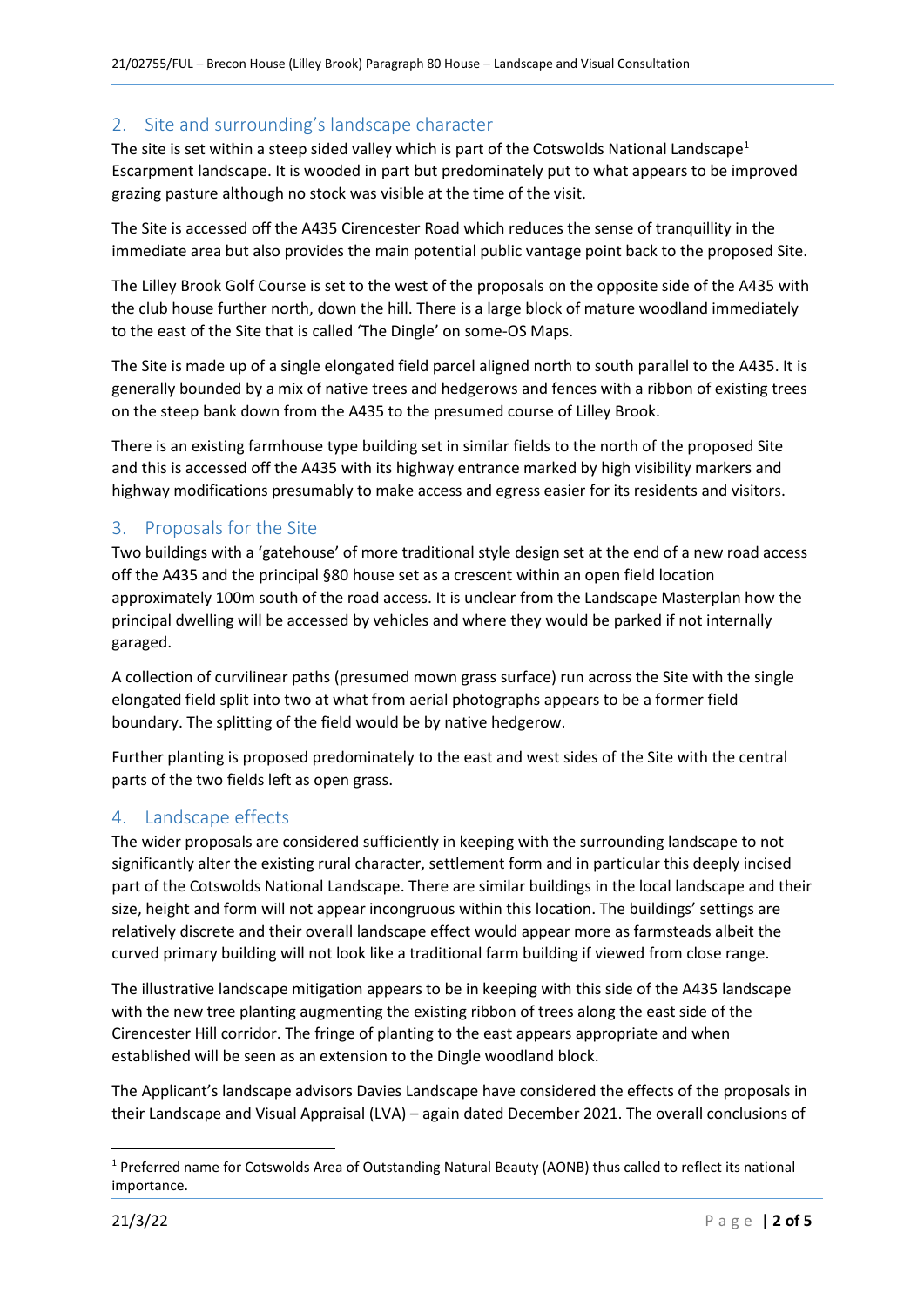the LVA are not succinctly summarised but I consider that the landscape character of this part of the AONB escarpment would be conserved and on establishment of the mitigation planting would receive a **Minor, Positive and Permanent** change. This is largely from the quantum of new tree and hedge planting and the simplicity of the external realm proposals matching the rural landscape rather than trying to impose a 'grand new design' to emphasise the importance and scale of the house.

The retention of the simple, agricultural style fields needs to be ensured into the future through careful draughting of any planning conditions and supporting landscape maintenance and management plans (LMMP).

### 5. Views from the A435 Cirencester Road

It is difficult to see the proposed Site clearly from the A435 but a snatched view down the proposed site access to the Gatehouse will be achieved. This however is fleeting given that it will be taken from motor vehicles and there is little evidence of pedestrians walking up this busy road corridor when more attractive routes up the escarpment (including The Cotswolds Way) are available. The existing roadside planting screens open views to the Site field even in winter conditions and the additional planting belt will add to the screen further.

The one note of concern I have with regard to views from the A435 is what the actual road entrance will look like. The existing farm house property's access to the north of the proposed Site has been modified with marker poles and coincides with painted highway markings presumably to assist in road safety for vehicles leaving the existing property. Will the new access be as obvious as the existing one to its north? and has the possibility of a shared access been explored to limit the amount of access points onto the A435 for both highway safety and landscape benefit grounds?

### 6. Views from the Cotswolds Way

There are no notable views to the Site from the Cotswolds Way and higher escarpment. I walked path routes on the west side of the A435 as accessed off Hartley Lane and found most long views truncated by existing woodland or planting on Lilley Brook Golf Course. This does not mean that there may not be long views to Site on a clearer day from somewhere on this national path but any visual impact is considered to be in keeping with other dispersed, bespoke properties that are in view from time to time from this path.

### 7. Views from the wider Cotswolds National Landscape

These have been considered from the west around Leckhampton Hill and Charlton Kings Common and found that the proposals would not influence local views from elevated parts of the escarpment from the west. From the east views are not anticipated given the presence of Wistley Grove and Long Covert mature woods that combine to block direct views from the PRoW network.

The low density of housing proposed and the simple treatment of the associated external realm means the unique and nationally important escarpment landscape will be conserved. The heavily folded and incised nature of the local topography assists in restricting visibility to the Site. However if illuminated too excessively it may actually be more notable at night.

### 8. Landscape Policy Compliance

The landscape planning policies that need to be considered are;

#### **JCS SD6 – Landscape**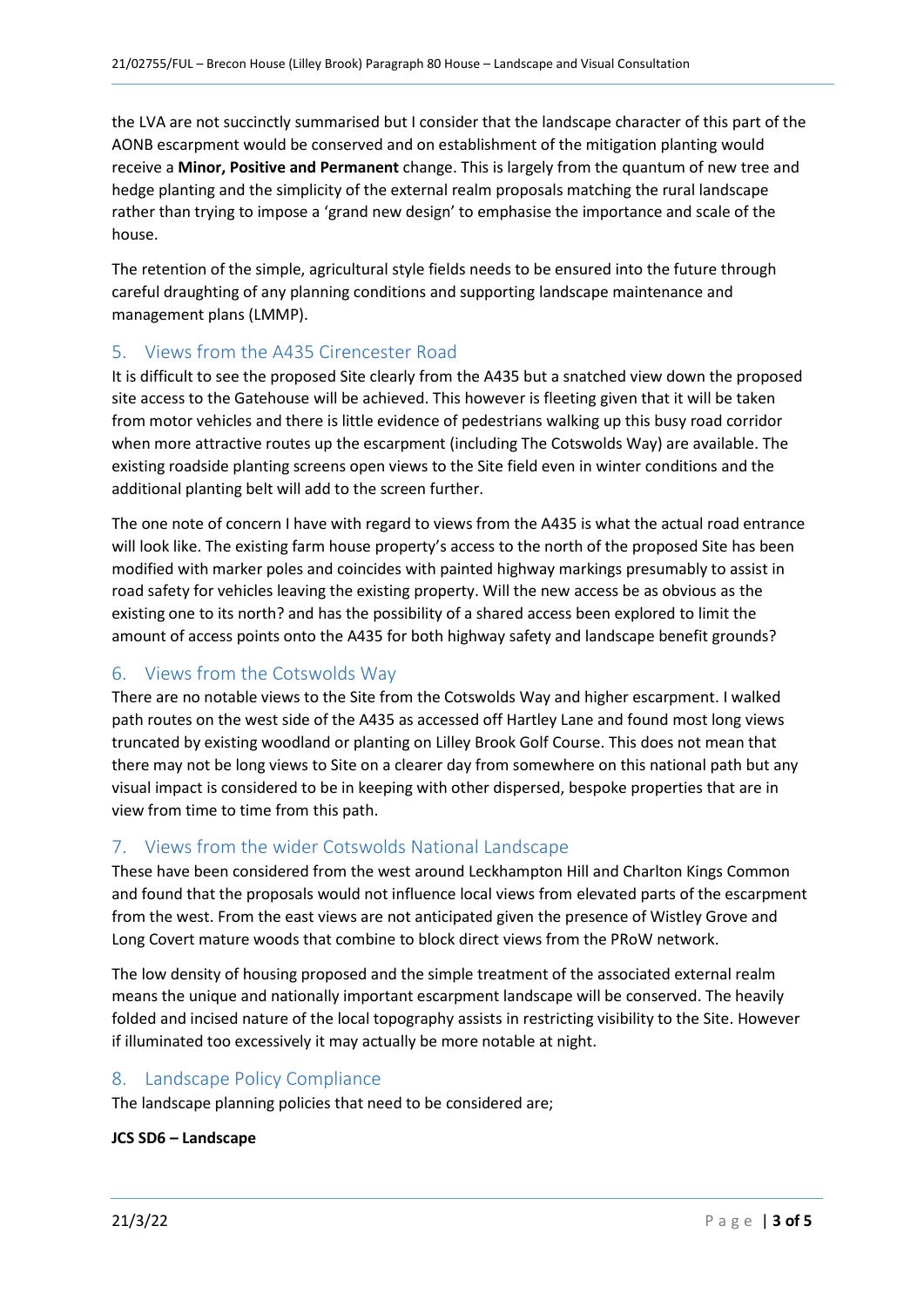Part 1 – The proposals can be considered in keeping with the character of the local landscape which protects its character so there is *compliance* with this part of the policy.

Part 2 – The proposals keep the broad landscape character of pasture fields and woodland and there is no apparent effects on historic landscape features or other features of local distinctiveness. There is considered to be *compliance* with this part of SD6.

Part 3 – An LVA has been submitted by the Applicant and landscape mitigation measures have been submitted. There is therefore *compliance* with this part of the policy with the caveat that the landscape mitigation measures are conditioned and are supported with a Landscape Management and Maintenance Plan (LMMP) that not only ensures the establishment of the proposed woodland and hedgerow planting but its long-term aftercare irrespective of who owns the property.

Overall there is *compliance* with the various parts of SD6 than conflict.

#### **JCS SD7 – Cotswolds AONB**

The proposals conserve and lead to a minor enhancement of the landscape character of this part of the AONB so there is *compliance* with this policy.

#### **Cheltenham Plan L1 – Landscape and Setting**

The proposals do not harm the setting of Leckhampton Hill or wider Cheltenham or significantly affect views into or out of acknowledged areas of importance such as the Cotswold escarpment or the crescents or race course in town. For these reasons they can be considered in *compliance* with this policy.

#### **NPPF 174 a) – Valued Landscape and NPPF 176**

The site is a valued landscape in its own right given it is part of the Cotswold National Landscape. Given the previous conclusion that the proposals lead to a minor enhancement of this part of the AONB there is *no conflict* with these particular NPPF policies. It is helped that the scale of development is minor compared to the overall extent of the Ste that will be falling into the long term LMMP.

### 9. Suggested planning conditions if consented

Should you be minded to grant planning consent for these proposals and notwithstanding the already submitted landscape proposals the following planning conditions are suggested;

- *A.* That a detailed hard and soft landscape mitigation scheme is submitted for consideration. *Reason – to ensure that the proposals maintain the landscape character and respect the valued landscape of the Cotswols National Landscape.*
- B. The hard landscape proposals should pay particular attention to the detail and character of the final proposed access off the A435. *Reason – to ensure that the proposals maintain the character of this particularly stretch of the A435 Cirencester Road whilst at the same time comply fully with Highway Safety.*
- C. The hard landscape proposals or Engineer's drawings should demonstrate the retention of the dominant ground profile on Site which is the steeply sloping valley sides without excessive and uncharacteristic cut platforms or raised additions such as mounds to deposit excess material *– In the interest of retaining landscape topography in this incised section of Cotswold Escarpment as part of the designated landscape.*